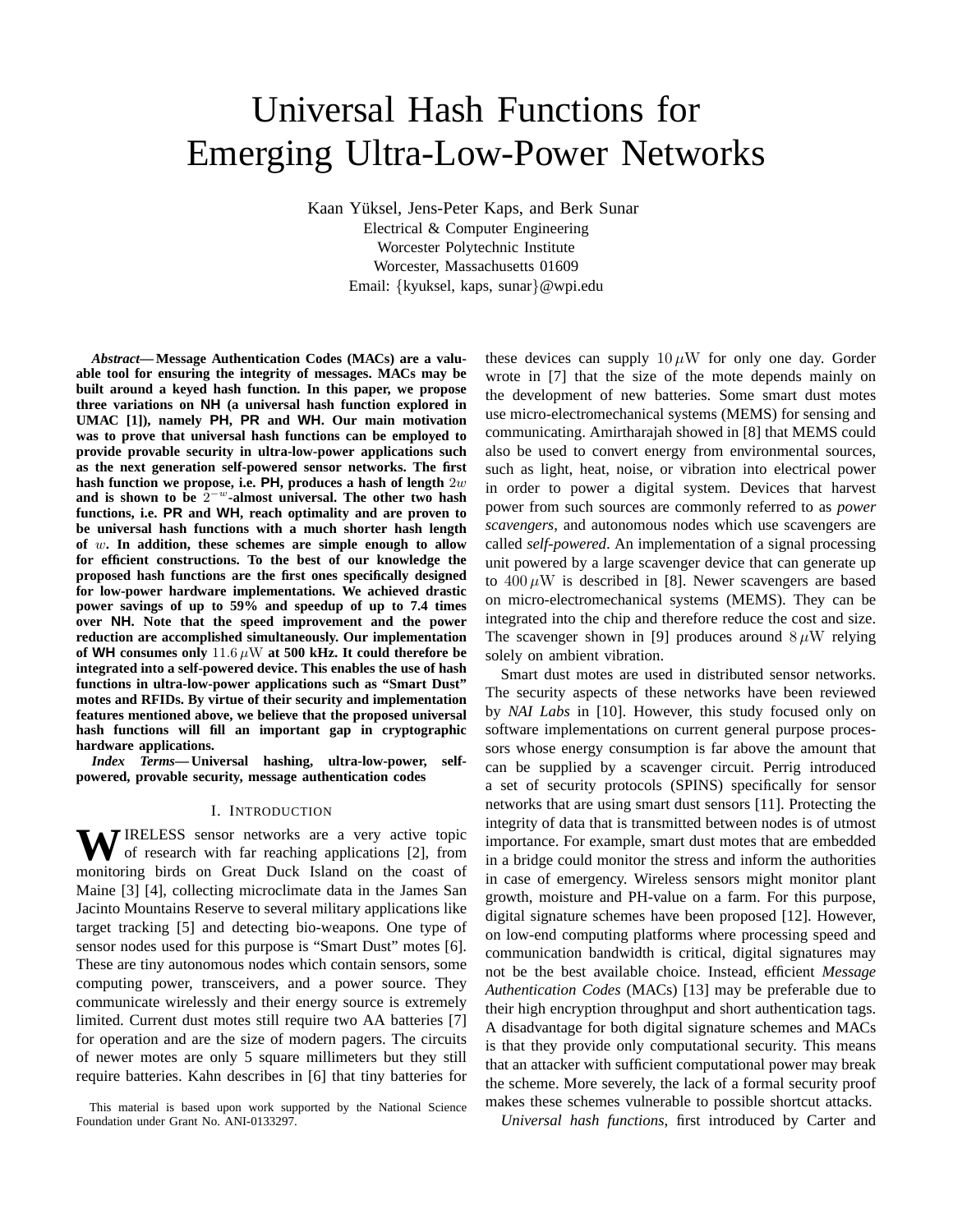Wegman [14], provide a unique solution to the aforementioned security problems. Roughly speaking, universal hash functions are collections of hash functions that map messages into short output strings such that the collision probability of any given pair of messages is small. A universal hash-function family can be used to build an unconditionally secure MAC. For this, the communicating parties share a secret and randomly chosen hash function from the universal hash-function family, and a secret encryption key. A message is authenticated by hashing it with the shared secret hash function and then encrypting the resulting hash using the key. Carter and Wegman [15] showed that when the hash-function family is strongly universal, i.e. a stronger version of universal hash functions where messages are mapped into their images in a pairwise independent manner, and the encryption is realized by a one-time pad, the adversary cannot forge the message with probability better than that obtained by choosing a random string for the MAC. The one-time pad encryption and the hash function selection (from the hash function family) require many key bits, which may be too demanding for certain applications. In [16] Brassard observed that combining a universal hash function with a pseudo-random string generator provides a computationally secure message authentication tag with short keys. In this scheme the security of the MAC is dependent on the security of the encryption with the pseudo-random string and the strength of the pseudo-random key used for selecting the hash function.

To our knowledge not much work has been done on improving the performance of universal hashing in hardware. Ramakrishna published a study on the performance of hashing functions in hardware based on universal hashing [17]. However, the main emphasis was on using hash functions for table organization and address translation. In an early work Krawczyk [18] proposed efficient hash functions from a hardware point of view. Considering that a linear feedback shift register (LFSR) can be implemented quite efficiently in hardware, the author's work introduced two constructions: a CRC-based cryptographic hash function, and a construction based on Toeplitz matrix multiplication. The reference gives a sketch for hardware implementation, which includes a key spreader. However, it is difficult to estimate the power consumption of this function from a sketch. There have been no implementations reported so far. In the past decade we have seen many new hash constructions being proposed, constantly improving in speed and collision probability [1], [19]–[23]. For a survey see [24]. However, most of these constructions have targeted efficiency in software implementations, with particular emphasis on matching the instruction set architecture of a particular processor or taking advantage of special instructions made available for multimedia data processing (e.g. Intel's MMX technology). While such high end platforms are essential for everyday computing and communications, in numerous embedded applications space and power limitations prohibit their employment. Smart dust sensor nodes employ a 4-bit or 8-bit low end microprocessor, run the operating system TinyOS [25] and are battery powered. These microprocessors do not provide efficient multiplication or variable rotate / shift instructions [11] which are used by many cryptographic functions. Therefore additional ultra-low power hardware specifically tailored to perform these functions might be useful. In this paper we are also targeting self-powered sensor nodes which do not contain a microprocessor but rather a simple control logic as it is also common in RFID tags [26].

In [1] a new hash function family NH for the UMAC message authentication code was introduced. Although NH was intended for efficient and fast implementation in software we realized that it seems promising for implementation in hardware as well. Therefore, we implemented NH in hardware with an emphasis on low-power and modified it to improve its performance and minimize its power consumption. The resulting three hash functions are shown to be either universal or almost universal, i.e., no security is sacrificed as compared to NH. At the same time, we envision stringent power limitations (less than  $20 \mu W$ ) in order to make universal hashing practical in systems powered by scavenger units. We present our implementations of these functions and NH and compare the results.

## II. PRELIMINARIES

## *A. Notations*

Let  $\{0, 1\}^*$  represent all binary strings, including the empty string. The set  $H = h : A \rightarrow B$ , associated with some distribution, is a family of hash functions with domain  $A \subseteq \{0,1\}^*$ of size a and range  $B \subseteq \{0,1\}^*$  of size b. The set  $C \subseteq \{0,1\}^*$ denotes the finite set of key strings.  $H_K$  denotes a single hash function chosen from the set of hash functions  $H$  according to a random key  $K \in C$ . In the text we will set  $h = H_K$  to denote a hash function  $h$  selected randomly from the set  $H$ .

The element  $M \in A$  stands for a message string to be hashed and is partitioned into blocks as  $M = (m_1, \dots, m_n)$ , where  $n$  is the number of message blocks of length  $w$ . Similarly the key  $K \in C$  is partitioned as  $K = (k_1, \dots, k_n)$ , where each block  $k_i$  has length w. We use the notation  $H[n, w]$ to refer to a hash function family where  $n$  is the number of message (or key) blocks and  $w$  is the number of bits per block.

Let  $U_w$  represent the set of nonnegative integers less than  $2^w$ , and  $P_w$  represent the set of polynomials over  $GF(2)$ of degree less than  $w$ . Note that each message block  $m_i$ and key block  $k_i$  belongs to either  $U_w$ ,  $P_w$  or  $GF(2^w)$ . Here  $GF(2^w)$  denotes the finite field of  $2^w$  elements defined by  $GF(2)|x|/(p)$ , where p is an irreducible polynomial of degree w over  $GF(2)$ . Note that, in this setting the bits of a message or key block are associated with the coefficients of a polynomial. Finally, the addition symbol '+' is used to denote both integer and polynomial addition (in a ring or finite field). The meaning should be obvious from the context.

# *B. Universal Hashing*

A universal hash function, as proposed by Carter and Wegman [14], is a mapping from the finite set A with size  $\alpha$  to the finite set B with size b. For a given hash function  $h \in H$ and for a message pair  $(M, M')$  where  $M \neq M'$  the following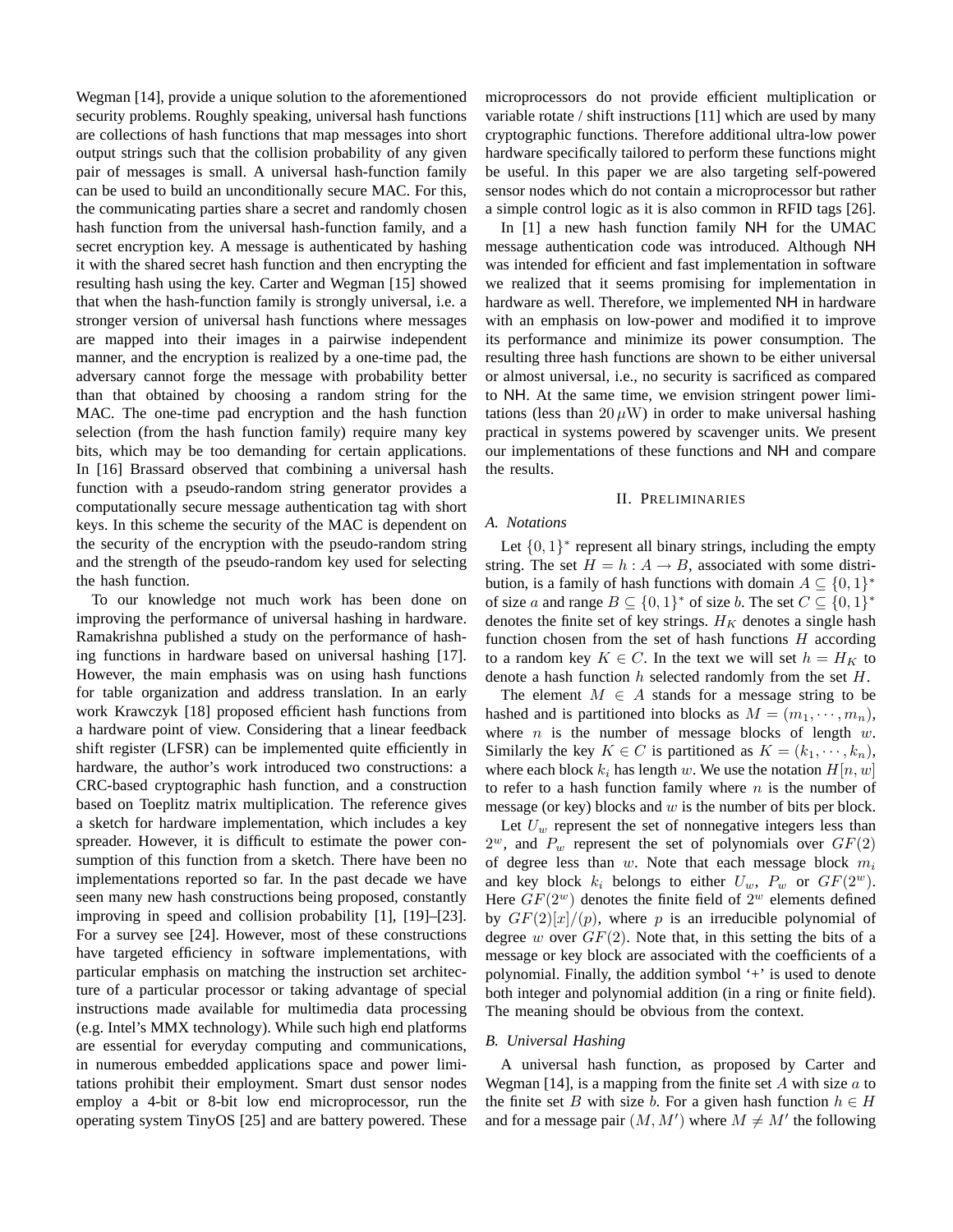function is defined:  $\delta_h(M, M') = 1$  if  $h(M) = h(M')$ , and 0 otherwise, that is, the function  $\delta$  yields 1 when the input message pairs collide. For a given finite set of hash functions message pairs connue. For a given limite set of hash functions  $\delta_H(M, M')$  is defined as  $\sum_{h \in H} \delta_h(M, M')$ , which tells us that  $\delta_h(M, M')$  yields the number of functions in H for which  $M$  and  $M'$  collide. When  $h$  is randomly chosen from  $H$ and two distinct messages  $M$  and  $M'$  are given as input, the collision probability is equal to  $\delta_h(M, M')/|H|$ . We give the definitions of the two classes of universal hash functions used in this paper from [24]:

*Definition 1:* The set of hash functions  $H = h : A \rightarrow B$  is said to be **universal** if for every  $M, M' \in A$  where  $M \neq M'$ ,

$$
|h \in H : h(M) = h(M')| = \delta_H(M, M') = \frac{|H|}{b}.
$$

*Definition 2:* The set of hash functions  $H = h : A \rightarrow B$  is said to be  $\epsilon$ **-almost universal** ( $\epsilon$ −AU) if for every M,  $M' \in A$ where  $M \neq M'$ ,

$$
|h \in H : h(M) = h(M')| = \delta_H(M, M') = \epsilon |H|.
$$

In this definition  $\epsilon$  is the upper bound for the probability of collision. Observe that the previous definition might actually be considered as a special case of the latter with  $\epsilon$  being equal to 1/b. The smallest possible value for  $\epsilon$  is  $(a-b)/(b(a-1))$ .

In the past many universal and almost universal hash families were proposed [1], [19]–[23]. Black et al introduced an almost universal hash function family called NH in [1]. The definition of NH is given below.

*Definition 3:* (11) Given  $M = (m_1, \dots, m_n)$  and  $K =$  $(k_1, \dots, k_n)$ , where  $m_i$  and  $k_i \in U_w$ , and for any even  $n \geq 2$ , NH is computed as follows:

NH<sub>K</sub>(M) = 
$$
\left[ \sum_{i=1}^{n/2} ((m_{2i-1} + k_{2i-1}) \mod 2^w) \cdot ((m_{2i} + k_{2i}) \mod 2^w) \right]
$$
 mod  $2^{2w}$ .

In the same paper NH was shown to have a tight bound of  $2^{-w}$  on the collision probability.

# III. OUR CONTRIBUTION

We introduce three variations to the NH construction. Each one improves upon the previous one in terms of efficiency, but diverges further from NH:

**NH - Polynomial (PH)** In this construction NH is redefined with message and key blocks as polynomials over  $GF(2)$ instead of integers:

*Definition 4:* Given  $M = (m_1, \dots, m_n)$  and  $K =$  $(k_1, \dots, k_n)$ , where  $m_i$  and  $k_i \in P_w$ , for any even  $n \geq 2$ , PH is defined as follows:

$$
PH_K(M) = \sum_{i=1}^{n/2} (m_{2i-1} + k_{2i-1})(m_{2i} + k_{2i}).
$$

In a hardware implementation this completely eliminates the carry chain and thereby improves all three efficiency metrics (i.e. speed, space, power) simultaneously. That is, due to the elimination of carry propagations, the operable clock frequency (and thus the speed of the hash algorithm) is dramatically increased. Likewise, the area efficiency is improved since the carry network is eliminated. Finally, due to the reduced switching activity, the power consumption is reduced.

**NH-Polynomial with Reduction (PR)** The size of the authentication tag is a concern for two reasons. The tag needs to be transmitted along with the data therefore the shorter the tag, the less energy will be consumed for its transmission. The energy consumed by transmitting a single bit can be as high as the energy needed to perform the entire hash computation on the node. The energy needed for transmitting the tag is proportional to its bit-length. Secondly, the size of the tag determines the number of flip-flops needed for storing the tag. The original NH as well as PH introduced above require a large number of flip-flops for the double length hash output. In this construction, the storage and transmission requirement is improved by introducing a reduction polynomial of degree matching the block size, hence reducing the size of the authentication tag by half.

*Definition 5:* Given  $M = (m_1, \dots, m_n)$  and  $K =$  $(k_1, \dots, k_n)$ , where  $m_i$  and  $k_i \in GF(2^w)$ , for any even  $n \geq 2$ , and a polynomial p of degree w irreducible over  $GF(2)$ , PR is defined as follows:

$$
PR_K(M) = \sum_{i=1}^{n/2} (m_{2i-1} + k_{2i-1})(m_{2i} + k_{2i}) \pmod{p} .
$$

Note that the original NH construction eliminates the modular reductions used in the previously proposed hash constructions (e.g. MMH proposed in [20], SQUARE proposed in [23]) since reductions are relatively costly to implement in software. In hardware, however, reductions (especially those with fixed low-weight polynomials) can be implemented quite efficiently.

**Weighted NH-Polynomial with Reduction (WH)** While processing multiple blocks, it is often necessary to hold the hash value accumulated during the previous iterations in a temporary register. This increases the storage requirement and translates into a larger and slower circuit with higher power consumption. As a remedy we introduce a variation of NH where each processed block is scaled with a power of  $x$ . This function is derived from the changes we make to PR which are described in Section V-D.

*Definition 6:* Given  $M = (m_1, \dots, m_n)$  and  $K =$  $(k_1, \dots, k_n)$ , where  $m_i$  and  $k_i \in GF(2^w)$ , for any even  $n \geq 2$ , and an irreducible polynomial  $p \in GF(2^w)$ , WH is defined as follows:

$$
WH_K(M) = \sum_{i=1}^{n/2} (m_{2i-1} + k_{2i-1})
$$

$$
\cdot (m_{2i} + k_{2i}) x^{(\frac{n}{2} - i)w} \pmod{p}.
$$

Due to the scaling with the factor  $x^{(\frac{n}{2} - i)w}$ , perfect serialization is achieved in the implementation where the new block product is accumulated in the same register holding the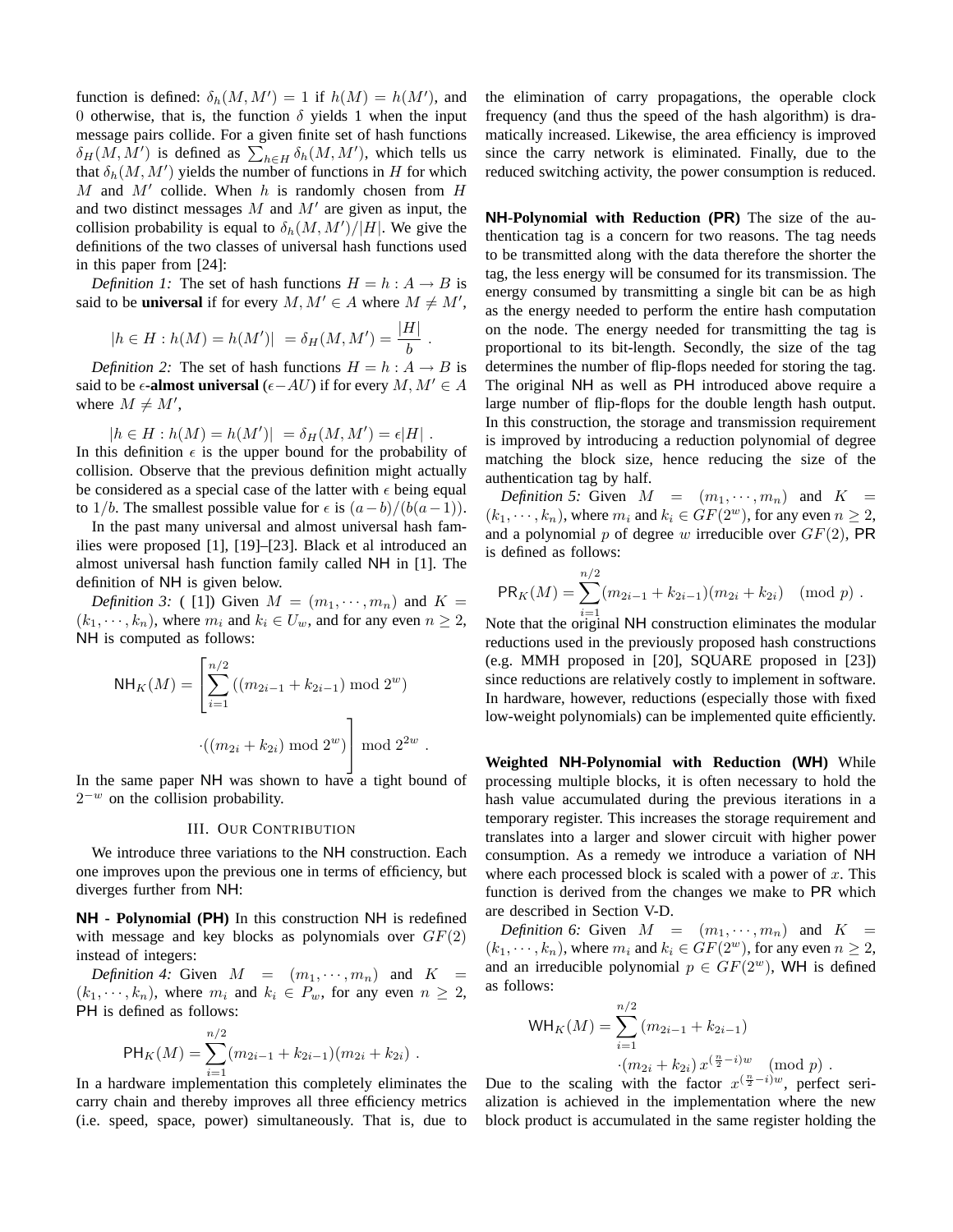hash of the previously processed blocks. This eliminates the need for an extra temporary register as well as other control components required to implement the data path.

## IV. ANALYSIS

In this section we give three theorems establishing the security of the NH variants. The proofs of the first two follow easily from the proof of NH given in [1]. Therefore, we include the proof of Theorem 3 for WH only.

*Theorem 1:* For any even  $n \geq 2$  and  $w \geq 1$ ,  $PH[n, w]$  is  $2^{-w}$ -almost universal on *n* equal-length strings.

*Theorem 2:* For any even  $n \geq 2$  and  $w \geq 1$ ,  $PR[n, w]$  is universal on  $n$  equal-length strings.

*Theorem 3:* For any even  $n \geq 2$  and  $w \geq 1$ , WH[n, w] is universal on n equal-length strings.

*Proof:* For brevity we denote  $(m_{2i-1} + k_{2i-1})(m_{2i} + k_{2i})$  $(k_{2i}) = mk_{2i}, (m'_{2i-1} + k_{2i-1})(m'_{2i} + k_{2i}) = m'k_{2i}$  and so on. Let M,  $M'$  be distinct members of the domain A with equal lengths. We are required to show that

$$
Pr[WH_K(M) = WH_K(M')] = 2^{-w}.
$$

Expanding the terms inside the probability expression, we obtain

$$
Pr\left[\sum_{i=1}^{n/2} mk_{2i} \left(x^{\left(\frac{n}{2} - i\right)w}\right) = \sum_{i=1}^{n/2} (m'k_{2i} \left(x^{\left(\frac{n}{2} - i\right)w}\right) \pmod{p}\right] = 2^{-w} . \quad (1)
$$

The probability is taken over uniform choices of  $(k_1, \ldots, k_n)$ with each  $k_i \in GF(2^w)$  and the arithmetic is over  $GF(2^w)$ . Since M and M' are distinct,  $m_i \neq m'_i$  for some  $1 \leq i \leq n$ . Let  $m_{2l} \neq m'_{2l}$ . For any choice of  $k_1, \ldots, k_{2l-2}, k_{2l}, \ldots, k_n$ having

$$
Pr_{k_{2l-1} \in GF(2^w)} \left[ \sum_{i=1}^{n/2} mk_{2i} \left( x^{\left(\frac{n}{2} - i\right)w} \right) = \sum_{i=1}^{n/2} m' k_{2i} \left( x^{\left(\frac{n}{2} - i\right)w} \right) \pmod{p} \right] = 2^{-w} \tag{2}
$$

satisfied for all  $1 \leq l \leq n/2$  implies (1). Setting y and z as

$$
y = \left[\sum_{i=1}^{l-1} m' k_{2i} x^{(\frac{n}{2}-i)w} - \sum_{i=1}^{l-1} m k_{2i} x^{(\frac{n}{2}-i)w}\right] \pmod{p}
$$

and

$$
z = \left[ \sum_{i=l+1}^{n/2} m' k_{2i} x^{(\frac{n}{2}-i)w} - \sum_{i=l+1}^{n/2} m k_{2i} x^{(\frac{n}{2}-i)w} \right] \pmod{p}
$$

we rewrite the probability bound in (2) as

$$
Pr_{k_{2l-1}}\left[x^{(\frac{n}{2}-l)w}[mk_{2l}-m'k_{2l})\right]=y+z \text{ (mod } p)\right]=2^{-w}.
$$

Since  $x^{(\frac{n}{2}-l)w}$  is invertible in  $GF(2^w)$ , the equation inside the probability expression can be rewritten as follows.

$$
k_{2l-1}(m_{2l} - m'_{2l}) + m_{2l-1}(m_{2l} + k_{2l}) - m'_{2l-1}(m'_{2l} + k_{2l})
$$
  
=  $x^{-(\frac{n}{2}-l)w}(y+z) \pmod{p}$ 

Solving the equation for  $k_{2l-1}$ , we end up with the following

$$
k_{2l-1} = (m_{2l} - m'_{2l})^{-1} \left( (x^{-(\frac{n}{2}-l)w})(y+z) - m_{2l-1}(m_{2l} + k_{2l}) + m'_{2l-1}(m'_{2l} + k_{2l}) \right) \pmod{p}.
$$

Note that  $(m_{2l} - m'_{2l})$  is invertible since in the beginning of the proof we assumed that  $m_{2l} \neq m'_{2l}$ . This proves that for any  $m_{2l}$ ,  $m'_{2l}$  (with  $m_{2l} \neq m'_{2l}$ ) and  $y, z \in GF(2^w)$  there exists exactly one  $k_{2l-1} \in GF(2^w)$  which causes a collision. Therefore,

$$
Pr[WH_K(M) = WH_K(M')] = 2^{-w} .
$$

## V. IMPLEMENTATION DETAILS

The power dissipation in CMOS devices can be summarized by the following formula [27]:

$$
P = \underbrace{\left(\frac{1}{2} \cdot C \cdot V_{DD}^2 + Q_{se} \cdot V_{DD}\right) \cdot f \cdot N}_{P_{\text{Dynamic}}} + \underbrace{I_{leak} \cdot V_{DD}}_{P_{\text{Leakage}}} \tag{3}
$$

The term P<sub>Dynamic</sub> represents the power required to charge and discharge circuit nodes as well as the power dissipation during output transitions. The terms  $C, Q_{se}$ , and  $V_{DD}$  are technology dependent [27]. The switching activity, i.e. the number of gate output transitions per clock cycle, is represented by N and the operating frequency by  $f$ . The second term  $P_{\text{Leakage}}$ represents the static power dissipation due to the leakage current  $I<sub>leak</sub>$ . The leakage current is directly determined by the number of gates and the fabrication technology. For more information about low-power design see [28]. In order to minimize the power consumption, we designed our CMOS circuits according to the following rules:

- The number of transitions ('0' to '1' and '1' to '0') has to be minimal.
- The circuit size should be minimized.
- Glitches cause unnecessary transitions and therefore should be avoided.
- *A. NH*

The algorithm for NH is described in [1] and is given in this paper in Definition 3. It leads to the simplified block diagram shown in Figure 1. The actual block diagram for the circuit is much more complex and can be found in Figure 2. The message and the key are assumed to be split into  $n$  blocks of w bits. Messages that are shorter than a multiple of  $2 \cdot w$  are padded. All odd message blocks are applied to input  $m1$ , all even message blocks to input  $m2$ . The blocks of the key are applied similarly to  $k1$  and  $k2$ . The final adder accumulates all  $n/2$  products.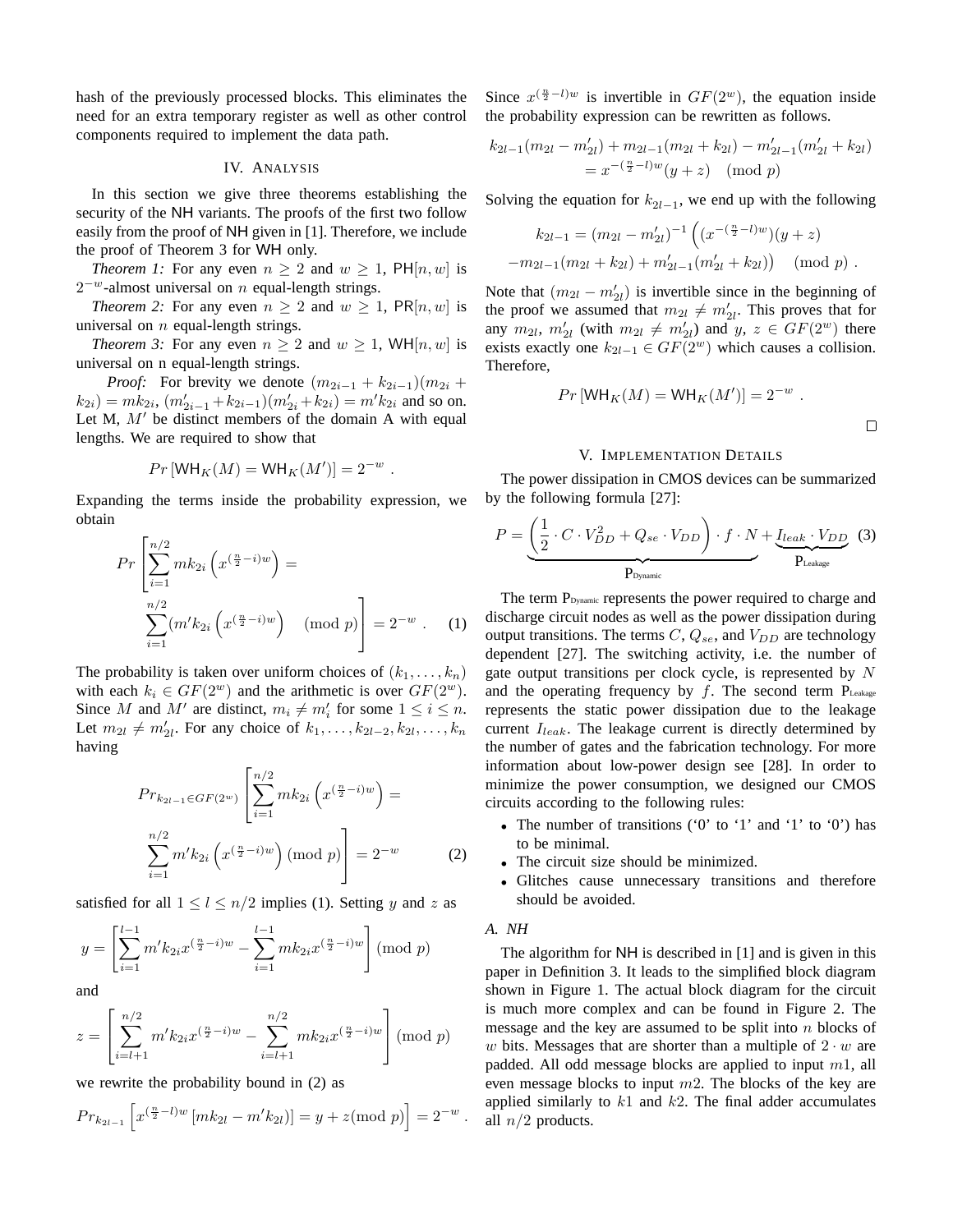

Fig. 1. Simplified Functional diagram for NH

The output of Adder 1 is  $ma = m1 + k1 \mod 2^w$ , the output of Adder 2 is  $mb = m2+k2 \text{ mod } 2^w$ . These are integer additions where the carry out is discarded. The multiplication results in  $mout = ma \cdot mb$ . For each multiplication of two  $w$ -bit numbers,  $w$  partial products need to be computed and w-bit numbers, w partial products need to be computed and added:  $mout = \sum_{j=1}^{w} m a \cdot mb[j] \cdot 2^{j-1}$ . As power consumption is our main concern and not speed we chose to implement a bit serial multiplier. It computes one partial product during each clock cycle and adds it to the sum of the previous partial products using the Right Shift Algorithm [29].

A bit serial adder produces one bit of the result with each clock cycle, starting with the LSB and it has minimal glitching. We used a bit serial adder for Adder 2 as its result can directly be used by the bit serial multiplier. However, the multiplicand has to be available immediately. Therefore we used a simple ripple carry adder to implement Adder 1. Its main disadvantage is that it takes a long time until the carries propagate through the adder, causing a lot of glitching and therefore a high power consumption. However, Adder 1 needs to compute a new result only every 64 clock cycles, hence its dynamic power consumption is tolerable. The addition of the partial products is accomplished using a carry-save adder. This adder uses the redundant carry-save notation which results in minimal glitching as the carries are not fully propagated. However, 64 additional flip-flops are required to store the carry bits.

After one multiplication has been computed, its result has to be added to the accumulation of the previous multiplications as indicated by Adder 3 in Figure 1. Rather than having a separate multiplier and adder, in the actual implementation we add the partial products of the next multiplication immediately to the result of the previous additions. This technique stores the result of Adder 3 in the Multiplier thus saving a 128 bit register and a 128 bit multiplexer.

The control logic manages the switching of the multiplexers, loading of the next data set and resetting the carry registers. Due to the iterations of the multiplication, the control logic requires a counter. Traditionally, counters are built using a register and a combinational incrementer. The incrementer requires carry propagations which cause glitching. Furthermore, the delay of the incrementer contributes to the critical path



Fig. 2. Block diagram for NH

delay of the circuit. Hence optimization of this unit is essential. Instead of an integer counter, we use a linear feedback shift register (LFSR) with 6 flip-flops, enhanced to "count" up to 64. LFSRs have minimal glitching and therefore make power efficient and fast counters.

We use this implementation of the original NH algorithm as a reference for comparison with its variations described below.

# *B. NH-Polynomial (*PH*)*

The main power consumers in the implementation of NH are the ripple carry adders and flip-flops needed for the multiplier and the bit serial adder. PH is a variation on NH in that it uses polynomials over  $GF(2)$  instead of integers. This replaces the costly adders with simple XOR gates which consume significantly less power. Adder 1 is replaced by 64 XOR gates. The bit-serial adder (Adder 2) is replaced by XORs and a 64 bit shift register which reduces the complexity of this unit by 64 flip-flops. The Multiplier and Adder 3 are combined as in NH but the carry-save adders are replaced by XORs. As there are no carries another 64 flip-flops are saved. Just changing NH from using integers to polynomials reduces the number of cells by 65%, the dynamic power consumption by 38% and the leakage power by more than a half.

# *C. NH-Polynomial with Reduction (PR)*

The main difference between PR and PH is that the result is reduced to 64 bits using an irreducible polynomial. In our hardware implementation the multiplication and the reduction are interleaved. This makes the reduction very efficient. Moreover, using low Hamming-weight polynomials the reduction can be achieved with only a few gates and minimal extra delay. However, the Multiplier and Adder 3 can no longer be merged.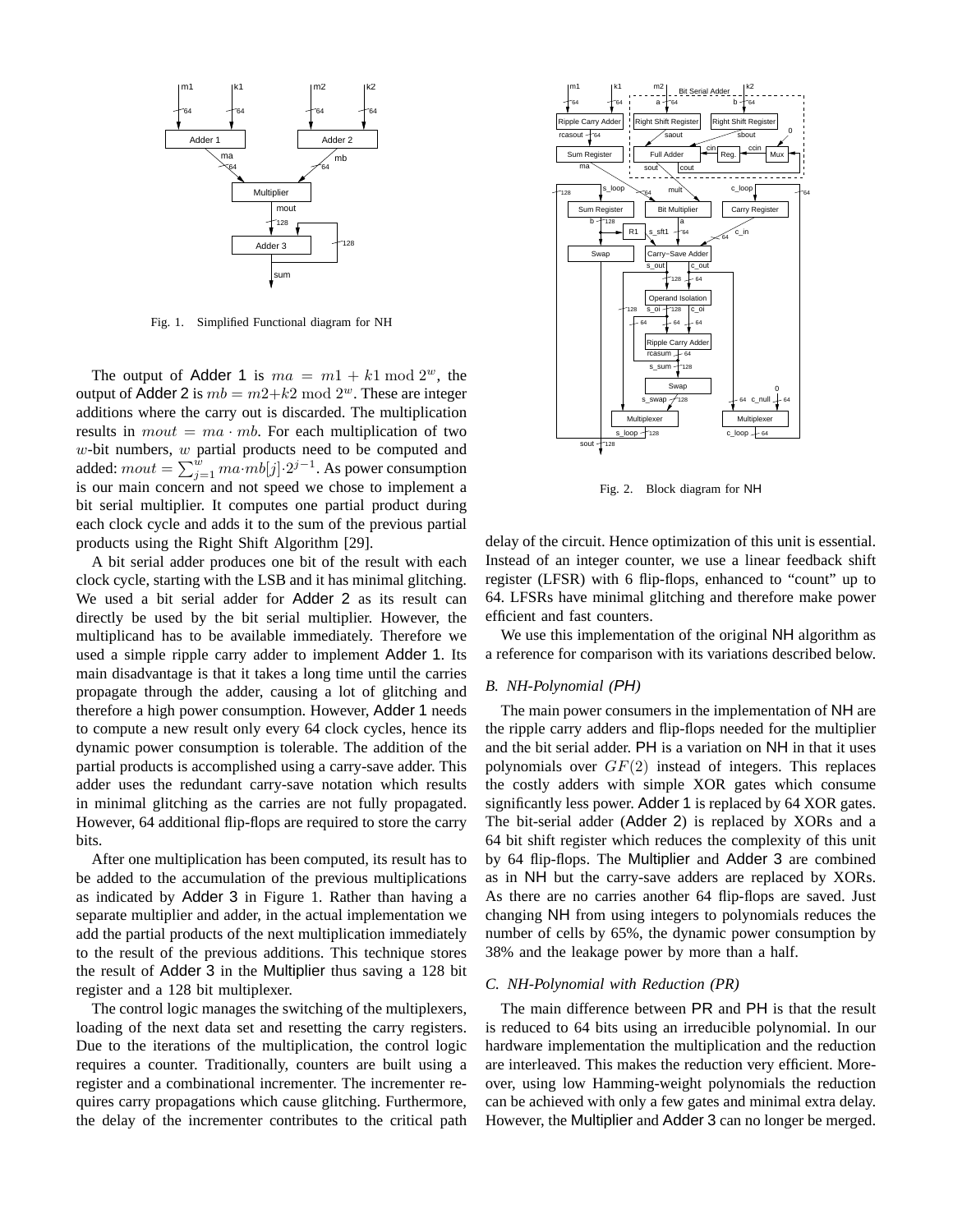Therefore, we are not able to reduce the number of flip-flops in our implementation but we reduced the switching activity as Adder 3 computes a new result only once every 64 clock cycles. The number of cells for this implementation is slightly higher than for PH and thus the leakage power is increased. Due to the reduced switching activity, however, the dynamic power consumption is now 50% less then that of NH.

# *D. Weighted* NH*-Polynomial with Reduction (WH)*

This design was inspired by the bottlenecks we observed in the implementation of PR. For instance, the Multiplier and Adder 3 (Figure 1) could not be merged as in PH. We removed from PR's implementation a 64 bit register, a 64 bit multiplexer and the XOR gates of Adder 3. The function of the resulting design is characterized by the construction shown in Definition 6. Compared to NH, the removal of the mentioned components reduced the dynamic power consumption by 59%, the leakage power consumption by 66%, and the number of cells by 74%. This dramatic savings become more obvious when the block diagrams for NH in Figure 2 and for WH in Figure 3 are compared.



Fig. 3. Block diagram for WH

#### VI. IMPLEMENTATION RESULTS

For synthesizing our designs we used the Synopsys tools Design Compiler [30] and Power Compiler [31], and the TSMC  $0.13 \mu m$  ASIC library. The results of the simulation on many input sets were verified with the Maple package [32] for consistency. Table I lists power, area, and delay results of the hash function implementations, synthesized for operation at 100 MHz. The maximum delay determines the highest operable frequency.

The dynamic power consumption of WH is  $452.3 \mu W$  at 100 MHz. This is much higher than our aim of  $20 \mu W$ . The CMOS power formula in Equation 3 shows that the dynamic power consumption is directly proportional to the operating frequency. Hence, the implementations consume  $1/200^{th}$  of the dynamic power when clocked at 500 kHz, however, the leakage power remains the same. This lower frequency is used in sensor node implementations [8]. Table II demonstrates that at low speeds the leakage power becomes the limiting factor for ultra-low-power implementations. WH can operate with as

TABLE I COMPARISON OF HASH IMPLEMENTATIONS AT 100 MHZ

|     | <b>Dynamic</b><br>Power |               | Leakage<br>Power |               | <b>Number</b><br>of Cells |               | Delay/<br><b>Speedup</b> |     |
|-----|-------------------------|---------------|------------------|---------------|---------------------------|---------------|--------------------------|-----|
|     | $\mu$ W                 | $\frac{6}{9}$ | uW               | $\frac{0}{0}$ |                           | $\frac{0}{0}$ | ns                       | x   |
| NΗ  | 1093.9                  | 100           | 28.1             | 100           | 1576                      | 100           | 9.92                     | 1.0 |
| PН  | 682.7                   | 62            | 12.1             | 43            | 557                       | 35            | 1.35                     | 74  |
| PR. | 549.9                   | 50            | 14.0             | 50            | 616                       | 39            | 1.35                     | 7.4 |
| WH  | 452.3                   | 41            | 9.4              | 33            | 412                       | 26            | 1.35                     | 7.4 |

little as  $11.6 \mu W$ . This is in the range of the power produced by a MEMS scavenger [9]. We would like to note that we used an ASIC standard cell library to obtain these results. A full custom IC-design would yield even higher power savings.

TABLE II POWER CONSUMPTION AT 500 KHZ

|           | <b>Dynamic</b> |               | Leakage |               | <b>Total</b> |               |  |
|-----------|----------------|---------------|---------|---------------|--------------|---------------|--|
|           | иW             | $\frac{0}{0}$ | μW      | $\frac{0}{0}$ | μW           | $\frac{0}{0}$ |  |
| NΗ        | 5.47           | 100           | 28.1    | 100           | 33.6         | 100           |  |
| PH        | 3.41           | 62            | 12.1    | 43            | 15.5         | 46            |  |
| <b>PR</b> | 2.75           | 50            | 14.0    | 50            | 16.8         | 50            |  |
| WН        | 2.26           | 41            | 9.4     | 33            | 11.6         | 35            |  |

#### VII. CONCLUSION

In this paper, we propose three variations on NH (the underlying hash function of UMAC), namely PH, PR and WH. Our main motivation was to prove that universal hash functions can be employed to provide provable security in ultra-low-power applications such as next generation sensor networks. More specifically, hardware implementations of universal hash functions with an emphasis on low-power and reasonable execution speed are considered. We implemented NH for the first time in hardware and presented its simulation results in comparison to those of our newly proposed hash functions.

The first hash function we propose, i.e. PH, produces a hash of length  $2w$  and is shown to be  $2^{-w}$ -almost universal. The other two hash functions, i.e. PR and WH, reach optimality and are shown to be universal hash functions with a much shorter hash length of w. Since their combinatorial properties are mathematically proven, there is no need for making cryptographic hardness assumptions and using a safety margin in practical implementations. In addition, these schemes are simple enough to allow for efficient constructions.

To our knowledge the proposed hash functions are the first ones specifically designed for efficient hardware implementations. Designing the new algorithms with efficiency guidelines in mind and applying optimization techniques, we achieved drastic power savings of up to 59% and speedup of up to 7.4 times over NH. Note that the speed improvement and the power reduction are accomplished simultaneously. We also observed that at lower operating frequencies the leakage power becomes the dominant part in the overall power consumption. Our implementation of WH consumes only 11.6  $\mu$ W at